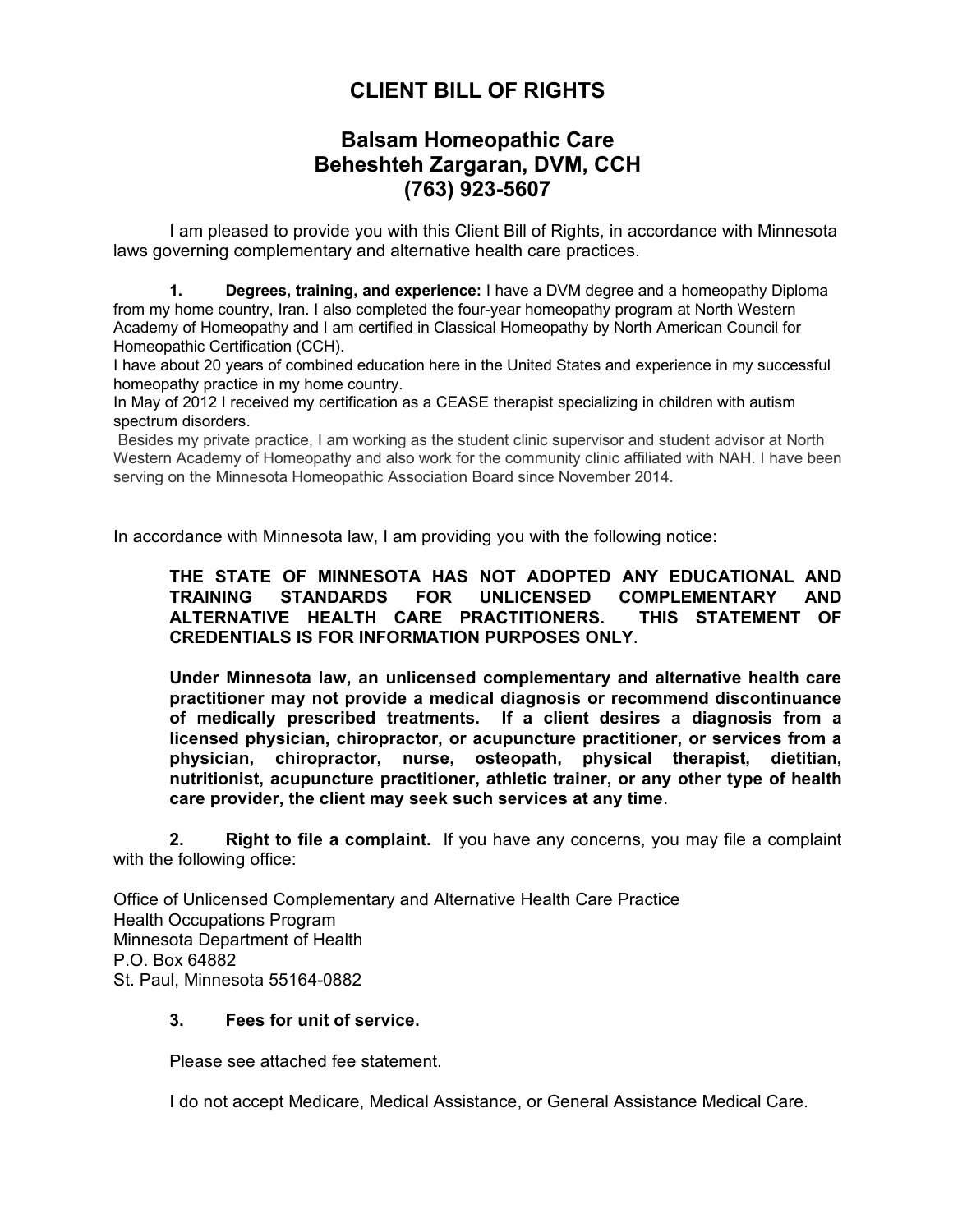**4. Change in services or charges.** You have a right to reasonable notice of changes in services or charges, and I will provide prior notice of any changes.

**5. Summary of Practices/Services.** Please review the attached document that provides a detailed description of classical homeopathy. If you have any questions, please ask.

**6. Information about assessment and recommended service.** You have a right to complete and current information concerning my assessment and recommended service, including the expected duration of the service to be provided. If you have any questions, please ask.

**7. Courteous treatment.** You may expect courteous treatment and to be free from verbal, physical, or sexual abuse by the practitioner.

**8. Confidentiality of client information.** Your records and other information about you are confidential. This information will not be released, unless you authorize release in writing, or unless release is required by law.

**9. Access to client records.** You are allowed access to records and other written information, in accordance with Minnesota Statutes, section 144.335.

**10. Other available services.** If you are interested in other available services in the community, you may wish to consult the Minnesota Homeopathic Association.

**11. Change practitioners.** You have the right to choose freely among available practitioners and to change practitioners after services have begun, within the limits of health insurance, medical assistance, or other health programs.

**12. Coordinated transfer.** If you change practitioners, you have the right to our assistance in coordinating this transfer to another practitioner.

**13. Refusing services.** You have the right to refuse services or treatment, unless otherwise provided by law.

**14. No retaliation.** You may assert your rights without retaliation.

**I hereby acknowledge receipt of the Client Bill of Rights and the attached documents incorporated therein, and I have had a full opportunity to ask any questions I have about this document and my rights as a client. I understand my rights as a client.**

**\_\_\_\_\_\_\_\_\_\_\_\_\_\_\_\_\_\_\_ Client Signature Date** 

**Parent or Guardian Signature <b>Date Date** 

**\_\_\_\_\_\_\_\_\_\_\_\_\_\_\_\_\_\_\_**

**\_\_\_\_\_\_\_\_\_\_\_\_\_\_\_\_\_\_\_\_\_\_\_\_\_\_\_\_\_\_\_\_\_\_\_\_\_\_\_\_\_\_\_\_\_\_**

**\_\_\_\_\_\_\_\_\_\_\_\_\_\_\_\_\_\_\_\_\_\_\_\_\_\_\_\_\_\_\_\_\_\_\_\_\_\_\_\_\_\_\_\_\_\_**